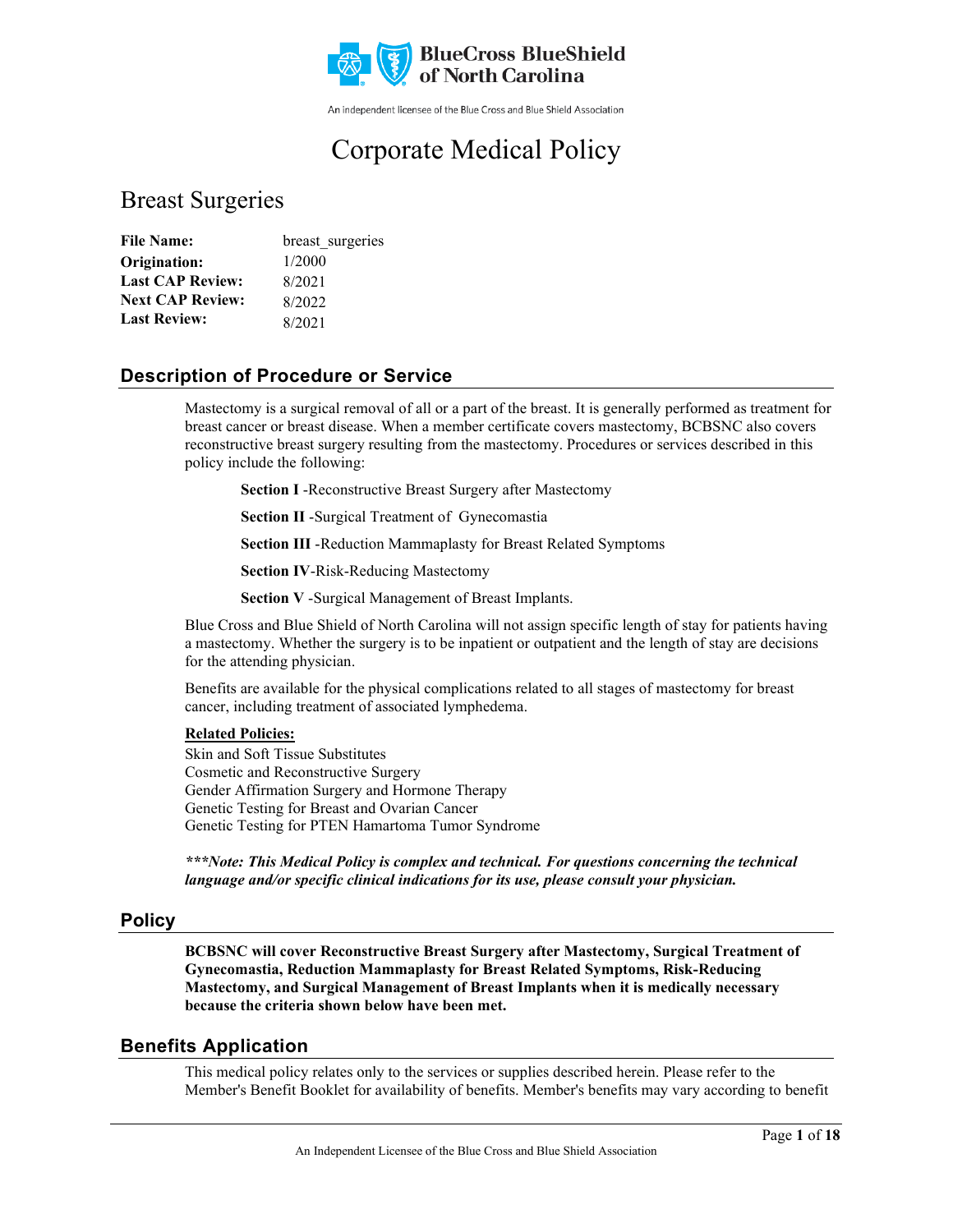design; therefore member benefit language should be reviewed before applying the terms of this medical policy.

**Breast surgeries included in this policy may require prior review.**

## **SECTION I – Reconstructive Breast Surgery After Mastectomy**

Reconstructive breast surgery is defined as a surgical procedure that is designed to restore the normal appearance of the breast after surgery, accidental injury, or trauma. There is a broadening array of surgical approaches to breast reconstruction. The most common is insertion of a breast implant, either a silicone gel-filled or saline-filled prosthesis. The implant is either inserted immediately at the time of mastectomy or sometime afterward in conjunction with the previous use of a tissue expander. The breast may also be reconstructed using autologous tissues, such as a free flap, a latissimus dorsi flap, or more commonly using a transverse rectus abdominis flap (TRAM procedure).

Nipple areola reconstruction or nipple tattooing may also be considered reconstructive breast surgery. Since the purpose of reconstructive breast surgery is to restore the normal appearance of the breast, reconstructive procedures such as mastopexy, reduction mammoplasty, autologous fat transplant (i.e., liposuction) may be performed on the nondiseased/unaffected/contralateral breast to produce a symmetrical appearance. These procedures fall into the category of reconstructive breast surgery when performed in conjunction with a contralateral mastectomy for cancer or other breast disease with associated reconstruction. Except for medically necessary reduction mammoplasty, these procedures are considered cosmetic in other circumstances.

### **When Reconstructive Breast Surgery is covered**

Reconstructive breast surgery post mastectomy will be covered without regard to the time elapsed since a mastectomy. It may be performed at the time of the mastectomy or anytime post-operatively as long as the mastectomy was a medically necessary procedure, i.e., for breast cancer, or medically necessary prophylactic mastectomy, or other breast disease not responsive to conservative measures. Mastectomy refers to radical, modified radical, subcutaneous, simple, complete, or partial (lumpectomy, tylectomy, quadrantectomy, segmentectomy) procedures, with or without axillary lymphadenectomy. Reconstruction may be performed by an implant-based approach or through the use of autologous tissue.

Augmentation mammaplasty, reduction mammaplasty, and/or mastopexy of a non-diseased breast will be covered following medically necessary mastectomy for the purpose of achieving reasonable breast symmetry.

### **When Reconstructive Breast Surgery is not covered**

Reconstructive breast surgery is not covered when the member has a breast removed or reduced in size primarily for cosmetic reasons unrelated to mastectomy for breast cancer, medically necessary riskreducing mastectomy or breast disease. In this case, both the mastectomy and reconstruction would be excluded from coverage.

### **Policy Guidelines**

Member's attending physician in consultation with the patient will determine the length of the hospital stay following a mastectomy if the member is hospitalized.

### **Billing/Coding/Physician Documentation Information**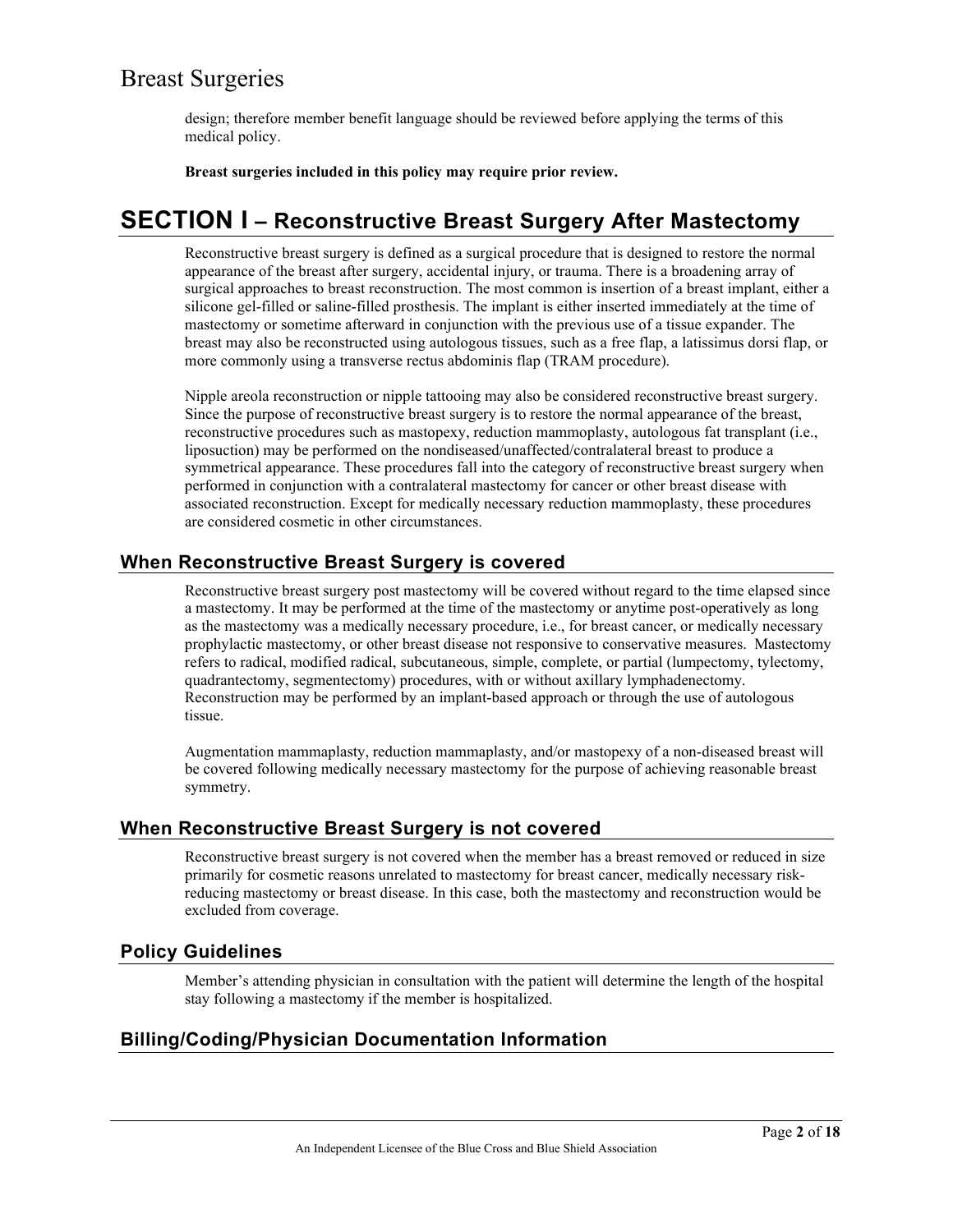This policy may apply to the following codes. Inclusion of a code in this section does not guarantee that it will be reimbursed. For further information on reimbursement guidelines, please see Administrative Policies on the Blue Cross Blue Shield of North Carolina web site at www.bcbsnc.com. They are listed in the Category Search on the Medical Policy search page.

*Applicable codes: 11920, 11921, 11922, 19316, 19318, 19325, 19328, 19330, 19340, 19342, 19350, 19357, 19361, 19364, 19367, 19368, 19369, L8600, S2066, S2067, S2068.*

BCBSNC may request medical records for determination of medical necessity. When medical records are requested, letters of support and/or explanation are often useful, but are not sufficient documentation unless all specific information needed to make a medical necessity determination is included.

## **SECTION II – Surgical Treatment of Gynecomastia**

Gynecomastia refers to the benign enlargement of the male breast, either due to increased adipose tissue, glandular tissue, fibrous tissue, or a combination of all three. Gynecomastia may be associated with any of the following:

- An underlying hormonal disorder (conditions causing either estrogen excess or testosterone deficiency, such as liver disease or an endocrine disorder)
- A side effect of certain drugs
- **Obesity**
- Related to specific age groups
	- o neonatal gynecomastia related to action of maternal or placental estrogens
	- o adolescent gynecomastia consisting of transient, bilateral breast enlargement
	- o gynecomastia of aging related to the decreasing levels of testosterone and relative estrogen excess

Treatment of gynecomastia involves consideration of the underlying cause. For example, treatment of the underlying hormonal disorder, cessation of drug therapy or weight loss may all be effective therapies. Gynecomastia may also resolve spontaneously and adolescent gynecomastia may resolve with aging.

Prolonged gynecomastia causes periductal fibrosis and stromal hyalinization which prevents regression of the breast tissue. Surgical removal of the breast tissue, using either surgical excision or liposuction may be considered if the above conservative therapies are not effective or possible and the gynecomastia does not resolve spontaneously or with aging.

### **When Surgical Treatment of Gynecomastia is covered**

Surgical treatment for the condition of gynecomastia is covered when **ALL** of the following conditions are met:

- 1. Male is over 18 years of age (Male gynecomastia is not uncommon in adolescent males, and generally resolves without treatment.) or male is over 17 years of age with significant breast tissue present for over two years AND
- 2. Excess breast tissue is glandular and not fatty tissue. (This is confirmed by clinical exam, mammogram and/or tissue pathology.) AND
- 3. Other causes of gynecomastia have been ruled out, including reversible drug treatments (When drugs can be discontinued). AND
- 4. Excessive breast development is not due to non-covered therapies or illicit drugs, e.g., anabolic steroids or marijuana AND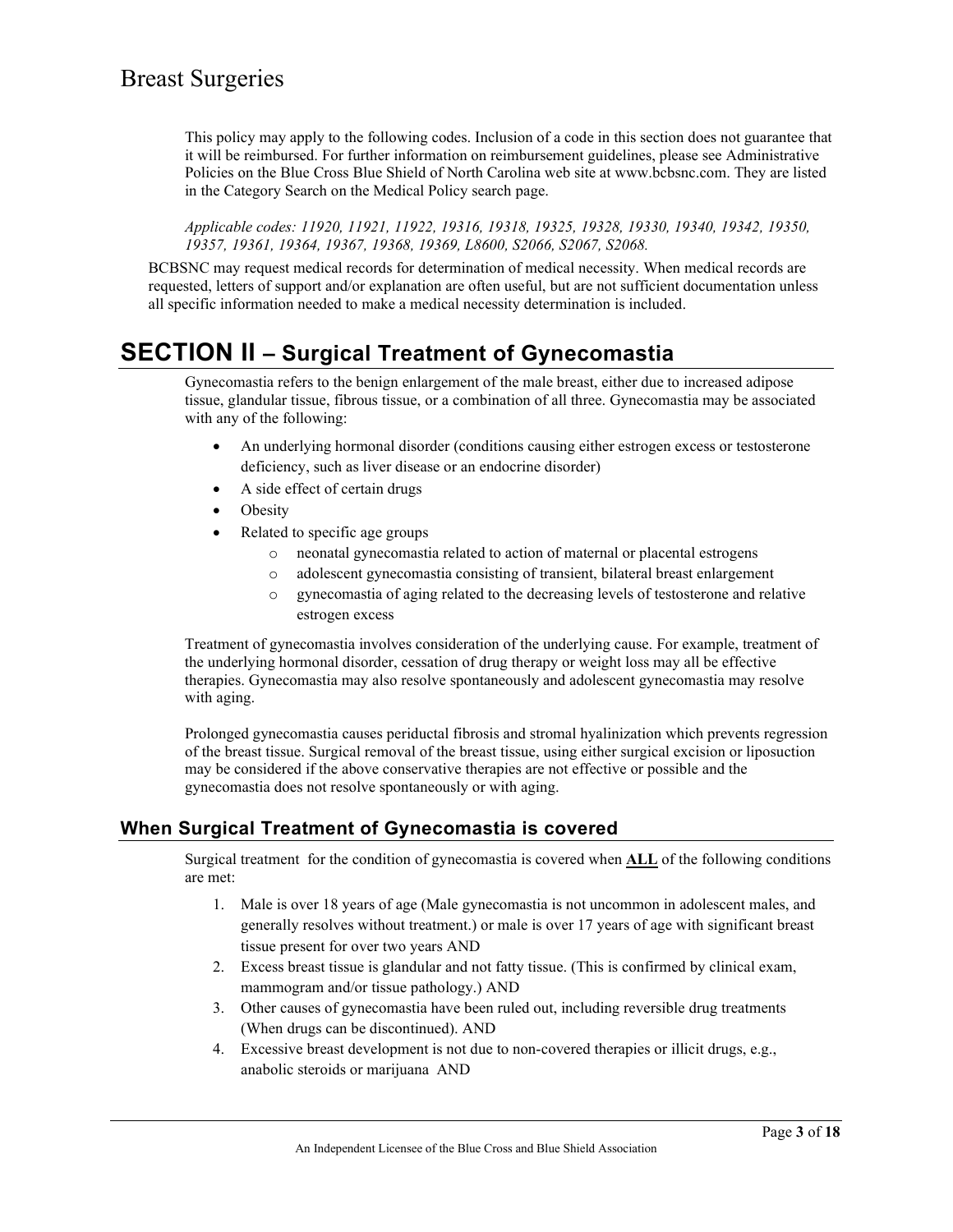- 5. If gynecomastia is caused by obesity (BMI>30), it is documented to have failed to respond to conservative measures which must include participation in a clinically supervised, comprehensive weight loss and exercise program for at least 6 months, AND
- 6. The patient has documented and significant medical symptoms not resolved by more conservative treatments.

### **When Surgical Treatment of Gynecomastia is not covered**

Surgical treatment of gynecomastia is not covered when the criteria listed above are not met.

### **Policy Guidelines**

The evidence for surgical treatment of bilateral gynecomastia in males includes case series. Relevant outcomes are functional status, health status measurements and treatment-related morbidity. There are no randomized controlled trials on surgical treatment of bilateral gynecomastia, therefore it is not possible to determine whether surgical treatment improves symptoms or functional impairment. Conservative therapy should adequately address any physical pain or discomfort and gynecomastia does not typically cause functional impairment. The evidence is insufficient to determine the effect of the technology on health outcomes.

The American Society of Plastic Surgeons (ASPS) issued practice criteria for third-party payers in 2002, which was affirmed in 2015. ASPS classified gynecomastia using the following scale, which was "adapted from the McKinney and Simon, Hoffman and Kohn scales":

- Grade I: Small breast enlargement with localized button of tissue that is concentrated around the areola.
- Grade II: Moderate breast enlargement exceeding areola boundaries with edges that are indistinct from the chest.
- Grade III: Moderate breast enlargement exceeding areola boundaries with edges that are distinct from the chest with skin redundancy present.
- Grade IV: Marked breast enlargement with skin redundancy and feminization of the breast.

According to ASPS, in adolescents, surgical treatment for "unilateral or bilateral grade II or III gynecomastia" may be appropriate if the gynecomastia "persists for more than 1 year after pathological causation is ruled out" (or 6 months if grade IV) and continues "after 6 months of unsuccessful medical treatment for pathological gynecomastia." In adults, surgical treatment for "unilateral or bilateral grade III or IV gynecomastia" may be appropriate if the gynecomastia "persists for more than 3 or 4 months after pathological causes ruled out [and continues] after 3 or 4 months of unsuccessful medical treatment for pathological gynecomastia." ASPS also indicated that surgical treatment of gynecomastia may be appropriate when distention and tightness cause "pain and discomfort."

Surgical treatment of gynecomastia may require prior review.

### **Billing/Coding/Physician Documentation Information**

This policy may apply to the following codes. Inclusion of a code in this section does not guarantee that it will be reimbursed. For further information on reimbursement guidelines, please see Administrative Policies on the Blue Cross Blue Shield of North Carolina web site at www.bcbsnc.com. They are listed in the Category Search on the Medical Policy search page.

#### *Applicable service codes*: *19300*

BCBSNC may request medical records for determination of medical necessity. When medical records are requested, letters of support and/or explanation are often useful, but are not sufficient documentation unless all specific information needed to make a medical necessity determination is included.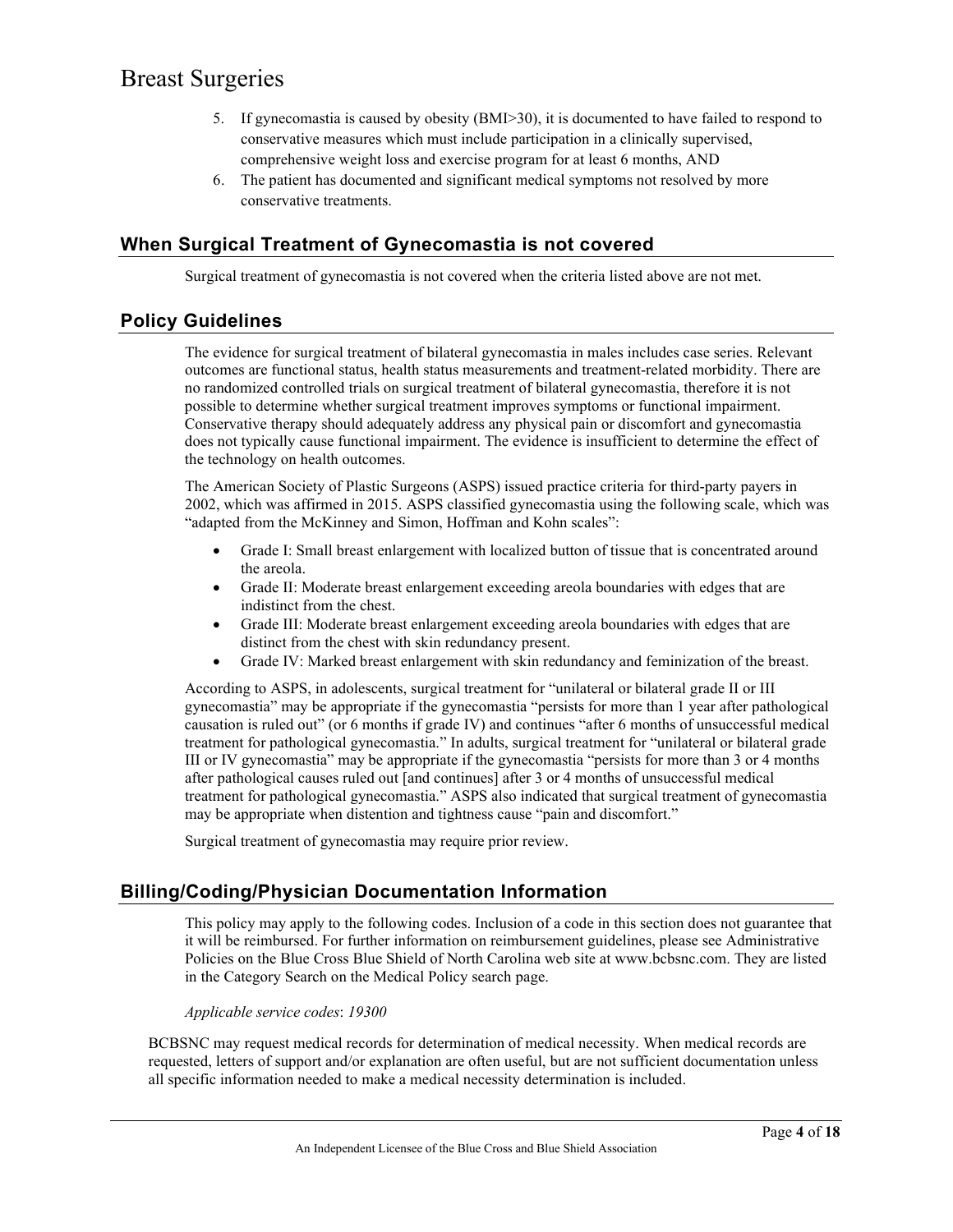## **SECTION III – Reduction Mammaplasty for Breast Related Symptoms**

Macromastia, or gigantomastia, is a condition that describes breast hyperplasia or hypertrophy. Macromastia may result in clinical symptoms such as shoulder, neck, or back pain, or recurrent intertrigo in the mammary folds. Reduction mammaplasty is a surgical procedure designed to remove a variable proportion of breast tissue including skin and underlying glandular tissue to relieve the associated clinical symptoms. It results in a significant reduction in the size of the breast, change in shape and an uplifting effect on the breast tissue. It differs from mastectomy where the entire breast is removed.

When medically necessary, a reduction mammaplasty is used to relieve symptoms resulting from breast hypertrophy (an increase in the volume and weight of breast tissue in excess of the normal proportion) such as shoulder pain, back pain, and shoulder grooving.

### **When Reduction Mammaplasty is covered**

Reduction mammaplasty for symptomatic breast hypertrophy may be considered medically necessary and eligible for coverage when **ALL** of the following criteria are met (A, B, C, D, and E):

- A.) The patient has significant symptoms that interfere with normal activities, including **at least one** of the following:
	- 1.) symptomatic neck, back or shoulder pain not related to other causes (e.g., poor posture, acute strains, poor lifting techniques). Documentation of evaluation and treatment of neck, back or shoulder pain must be supplied.
	- 2.) clinical, non-seasonal submammary intertrigo
- B.) The patients physical exam documents **at least two** of the following:
	- 1.) significant shoulder grooving
	- 2.) physical exam indicates obvious breast hypertrophy (pictures are not necessary) that is consistent with symptoms precipitating request for reduction mammaplasty
	- 3.) suprasternal to nipple measurement of greater than 28 cm for individuals greater than or equal to 5' 2" tall, or 25 cm for individuals less than 5' 2" tall.
- C.) Failure of conservative measures including:
	- 1.) for back, neck, or shoulder pain, failure of 6 weeks of conservative treatment, including all of the following:
		- a.) appropriate support bra and
		- b.) NSAIDS (if not contraindicated) and
		- c.) exercises and heat or cold application
	- 2.) For submammary intertrigo, 6 weeks of conservative treatment, including all of the following:
		- a.) appropriate hygiene and
		- b.) appropriate medical/pharmacologic treatment and
		- c.) utilization of an appropriate support bra
- D.) For patients with a Body Mass Index (BMI) greater than 27, a documented and legitimate medically based attempt to reduce and maintain weight. **This requirement relates specifically to patients with low back pain and/or intertrigo, where obesity is a**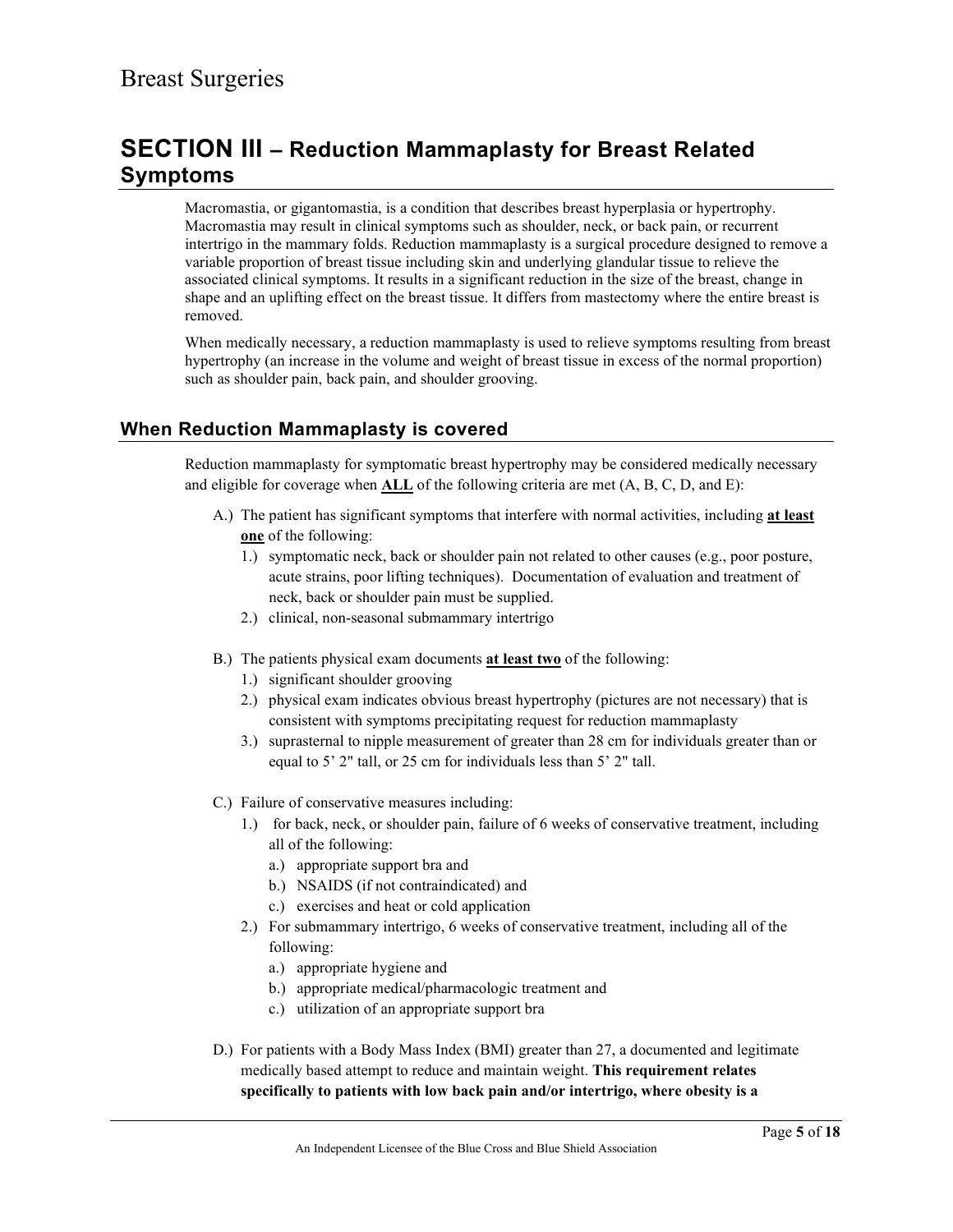**documented risk factor.** In the absence of weight loss to a BMI less than or equal to 27, a legitimate attempt at weight loss includes **all of the following**:

- 1.) initial consultation with a physician or mid-level practitioner (Nurse Practitioner, Physician's Assistant) regarding weight loss **and**
- 2.) The weight loss attempt includes all of the following:
	- a.) regular visits with a practitioner, nutritionist, or other recognized weight loss program over 3 months and
	- b.) the weight loss program includes reasonable dietary modifications and appropriate aerobic exercise and
	- c.) the record indicates that the patient has made reasonable attempts to comply with the weight loss program.
- E.) The weight of breast tissue anticipated to be removed or removed must be greater than the threshold value for a given body surface area (BSA) in order to be considered medically necessary. (See Table I at the end of this policy.)

Body surface area may be calculated by using the following formula:

$$
BSA(m^2) = \sqrt{\frac{weight \text{ (kg)} \times height \text{ (cm)}}{3600}}
$$

### **When Reduction Mammaplasty is not covered**

Reduction mammaplasty is not covered when the criteria listed above have not been met.

### **Policy Guidelines**

Current literature searches have identified many articles that discuss the surgical technique of reduction mammaplasty and have documented that reduction mammaplasty is associated with relief of physical and psychosocial symptoms. An important issue is whether reduction mammaplasty is a functional need or a cosmetic procedure. This medical policy makes a distinction between a cosmetic procedure, performed primarily to improve the appearance of the breast, or a medically necessary procedure, performed primarily to relieve documented clinical symptoms. Emotional and psychosocial distress associated with body appearance does not constitute a medical rationale for reduction mammoplasty.

Member's attending physician in consultation with the patient will determine length of the hospital stay if member is hospitalized.

Reduction mammaplasty may require prior review.

### **Billing/Coding/Physician Documentation Information**

This policy may apply to the following codes. Inclusion of a code in this section does not guarantee that it will be reimbursed. For further information on reimbursement guidelines, please see Administrative Policies on the Blue Cross Blue Shield of North Carolina web site at www.bcbsnc.com. They are listed in the Category Search on the Medical Policy search page.

*Applicable service codes*: *19318*

BCBSNC may request medical records for determination of medical necessity. When medical records are requested, letters of support and/or explanation are often useful, but are not sufficient documentation unless all specific information needed to make a medical necessity determination is included.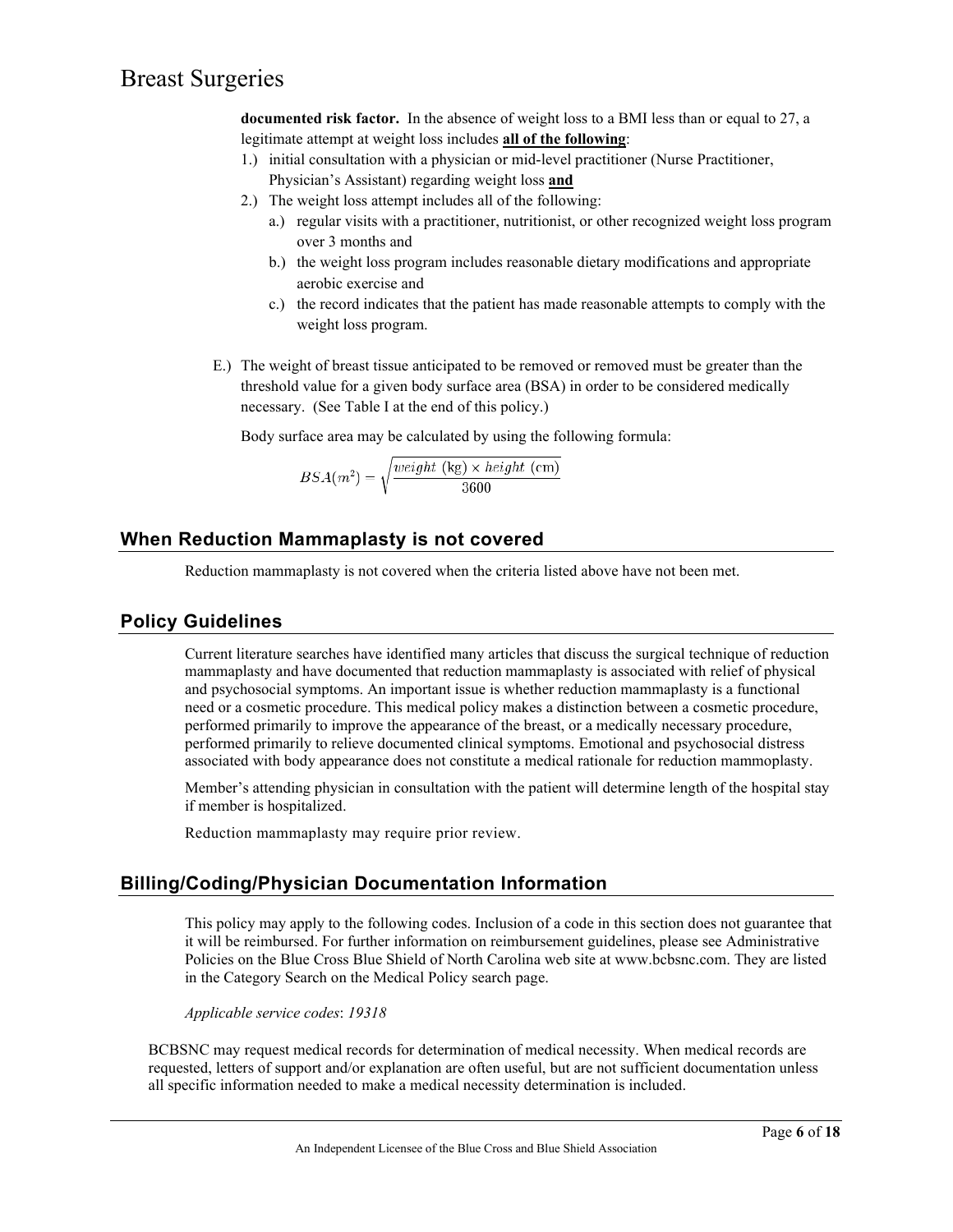## **SECTION IV – Risk-Reducing Mastectomy**

Risk-reducing (prophylactic) mastectomy is defined as the removal of the breast in the absence of malignant disease to reduce the risk of breast cancer occurrence.

Risk-reducing mastectomies may be considered in individuals thought to be at high risk of developing breast cancer, either due to a family history, presence of genetic mutations such as BRCA1 or BRCA2, having received radiation therapy to the chest, or the presence of lesions associated with an increased cancer risk such as lobular carcinoma in site (LCIS). LCIS is both a risk factor for all types of cancer, including bilateral cancer, and in some cases, a precursor for invasive lobular cancer. For those who develop invasive cancer, up to 35% may have bilateral cancer. Therefore, bilateral risk-reducing mastectomy may be performed to eliminate the risk of cancer arising elsewhere; chemoprevention and close surveillance are alternative risk reduction strategies. Risk-reducing mastectomies are typically bilateral but can also describe a unilateral mastectomy in a patient who has previously undergone a mastectomy in the opposite breast for an invasive cancer.

The appropriateness of a risk-reducing mastectomy is a complicated risk-benefit analysis that requires estimates of a patient's risk of breast cancer, typically based on the patient's family history of breast cancer and other factors. Several models are available to assess risk, such as the Claus model and the Gail model. Breast cancer history in first- and second-degree relatives is used to estimate breast cancer risk in the Claus model. The Gail model uses the following 5 risk factors: age at evaluation, age at menarche, age at first live birth, number of breast biopsies, and number of first-degree relatives with breast cancer. Moreover, the choice of risk-reducing mastectomy is based on patient tolerance for risk, consideration of changes to appearance and need for additional cosmetic surgery, and the risk reduction offered by risk-reducing mastectomy versus other options.

For reconstructive breast surgery after risk-reducing mastectomy, please refer to Section I of this policy.

### **When Risk-Reducing Mastectomy is covered**

Risk-reducing mastectomy may be considered medically necessary in individuals at high risk of breast cancer. (See Policy Guidelines)

Risk-reducing mastectomy may be considered medically necessary in patients with such extensive mammographic abnormalities (ie, calcifications) that adequate biopsy or excision is impossible.

### **When Risk-Reducing Mastectomy is not covered**

Risk-reducing mastectomy is not covered when the criteria listed above have not been met.

Risk-reducing mastectomy is considered investigational for all other indications, including but not limited to contralateral risk-reducing mastectomy in individuals with breast cancer who do not meet high-risk criteria.

### **Policy Guidelines**

There is no standardized method for determining an individual's risk of breast cancer which incorporates all possible risk factors. There are validated risk prediction models, but these are based primarily on family history.

Some known individual risk factors confer a high risk by themselves. The following list includes the factors that are known to indicate a high risk of breast cancer:

• Lobular carcinoma in situ or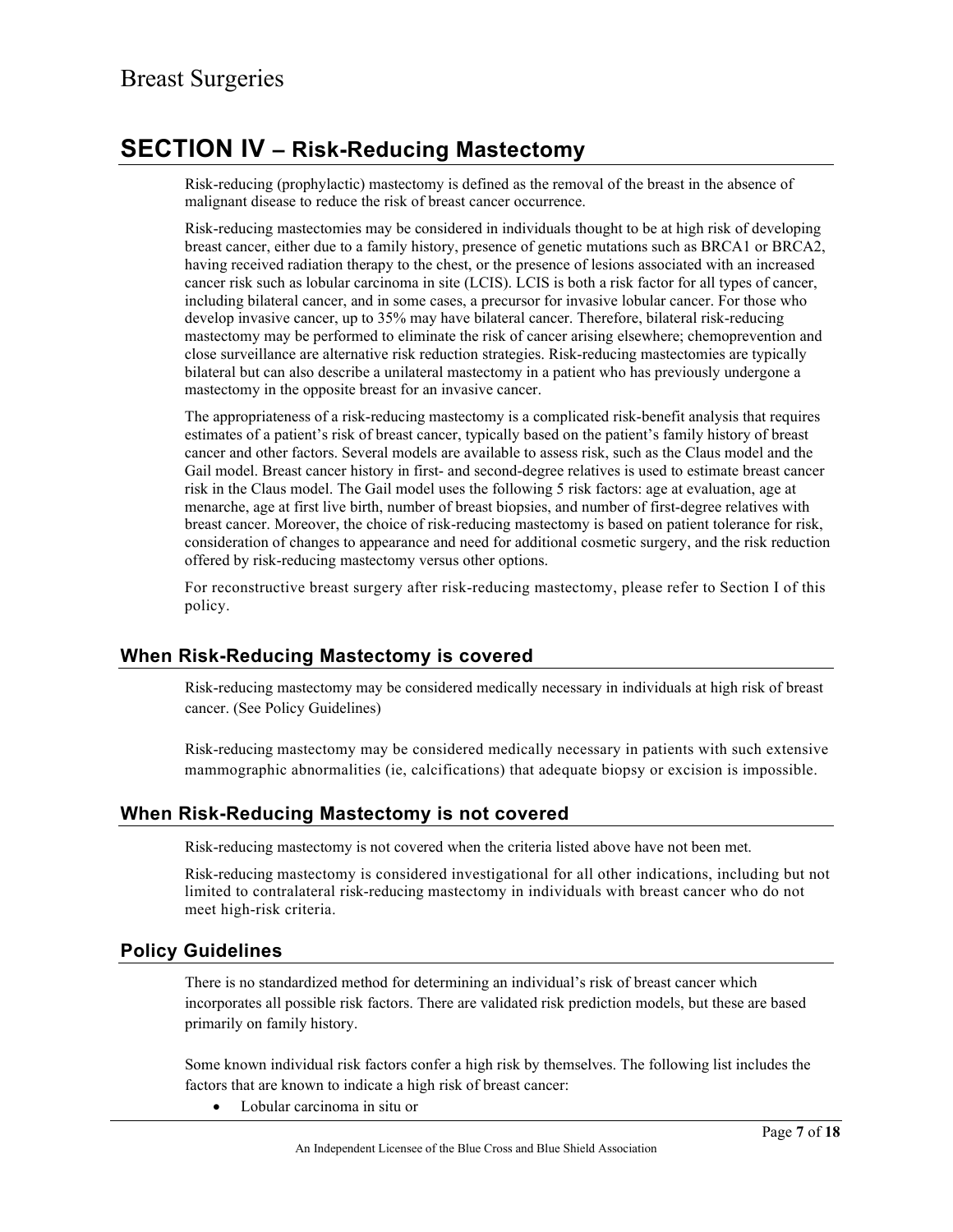- A known BRCA1 or BRCA2 variant,
- Another gene mutation associated with increased risk, e.g., TP53 (Li-Fraumeni syndrome), PTEN (Cowden syndrome, Bannayan-Riley-Ruvalcaba syndrome), CDH1, and STK11 or
- received radiotherapy to the chest between 10 and 3**0** years of age.

A number of other factors may increase the risk of breast cancer but do not by themselves indicate high risk (generally considered to be a lifetime risk of 20% or greater). It is possible that combinations of these factors may be indicative of high risk, but it is not possible to give quantitative estimates of risk. As a result, it may be necessary to individualize the estimate of risk taking into account numerous risk factors. A number of risk factors, not individually indicating high risk, are included in the National Cancer Institute Breast Cancer Risk Assessment Tool, also called the Gail Model.

Another breast cancer risk assessment tool, using in the Women Informed to Screen Depending on Measures of Risk trial, is the Breast Cancer Surveillance Consortium (BCSC) Risk Calculator a9 [https://tools.bcsc-scc.org/bc5yearrisk/calculator.htm\)](https://tools.bcsc-scc.org/bc5yearrisk/calculator.htm). The following information is used in that assessment tool:

- History of breast cancer, ductal carcinoma in situ, breast augmentation, or mastectomy
- Age
- Race/ethnicity
- Number of first-degree relatives diagnosed with breast cancer
- Prior breast biopsies (positive or negative)
- BI-RADS breast density (radiologic assessment of breast tissue density by radiologists who interpret mammograms).

For individuals who have a high risk of breast cancer or extensive mammographic abnormalities precluding incision or biopsy who receive a resk-reducting mastectomy, the evidence includes systematic reviews and observational studies. Relevant outcomes are overall survival, diseasespecific survival, functional outcomes, and treatment-related morbidity. The studies found that a risk-reducing mastectomy lowers subsequent breast cancer incidence and increases survival in select high-risk patients. The evidence is sufficient to determine that the technology results in a meaningful improvement in the net health outcome.

The evidence for contralateral risk-reducing mastectomy in individuals with unilateral breast cancer but not otherwise at high risk includes systematic reviews and observational studies. Relevant outcomes are overall survival, disease-specific survival, functional outcomes, and treatment-related morbidity. Available studies do not demonstrate a consistent survival benefit in individuals without high-risk criteria. Moreover, there are potential risks (eg, operative risks) associated with contralateral risk-reducing mastectomy for both the primary surgical and reconstruction procedures. The American Society of Breast Surgeons (ASBrS) endorses the American Board of Internal Medicine's have a Choosing Wisely campaign statement: "Don't routinely perform a double mastectomy in patients who have a single breast with cancer." National Comprehensive Cancer Network guideline states, "the small benefits from contralateral prophylactic mastectomy for women with unilateral breast cancer must be balanced with the risk of recurrent disease from the known ipsilateral breast cancer, psychological and social issues of bilateral mastectomy, and the risks of contralateral mastectomy. The use of a prophylactic mastectomy contralateral to a breast treated with breast conserving therapy is very strongly discouraged." American Society of Breast Surgeons states CPM should be 'discouraged' for patients with an average risk of contralateral breast cancer. Therefore, the evidence is insufficient to determine the effects of the technology on health outcomes.

### **Billing/Coding/Physician Documentation Information**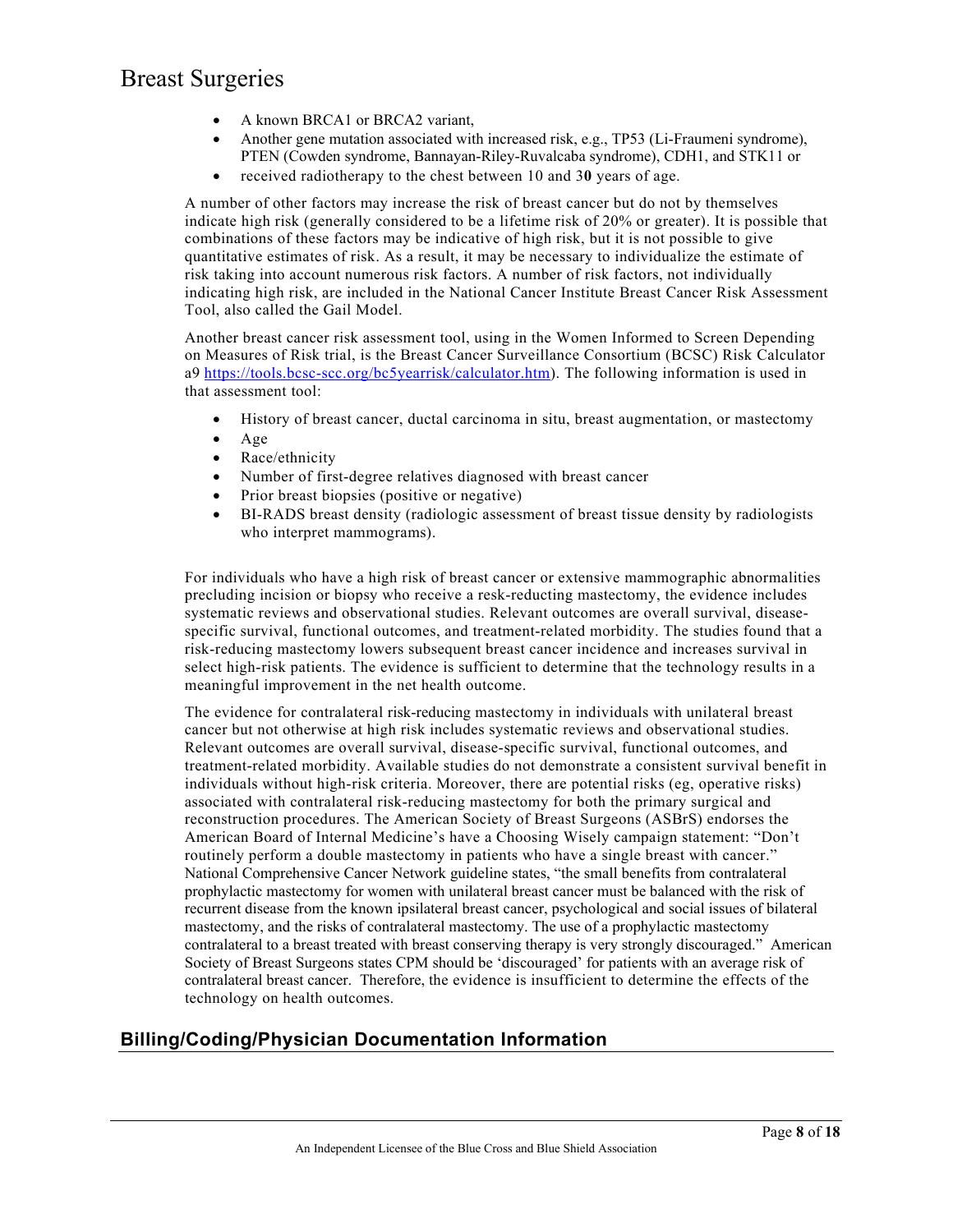This policy may apply to the following codes. Inclusion of a code in this section does not guarantee that it will be reimbursed. For further information on reimbursement guidelines, please see Administrative Policies on the Blue Cross Blue Shield of North Carolina web site at www.bcbsnc.com. They are listed in the Category Search on the Medical Policy search page.

*Applicable codes: 19301, 19302, 19303, 19304*

BCBSNC may request medical records for determination of medical necessity. When medical records are requested, letters of support and/or explanation are often useful, but are not sufficient documentation unless all specific information needed to make a medical necessity determination is included.

## **SECTION V – Surgical Management of Breast Implants**

Breast implants are prostheses used for post-surgical mastectomy reconstruction. Breast implants are also used for breast enlargement for primarily cosmetic reasons. They may be internally placed or worn externally in the clothing. For internal use, the breast implant is placed into the breast area once the natural breast tissue has been removed. If a patient has adverse reaction to the implants, such as leakage or infection, the implant must be removed. This policy only addresses internal prosthetic breast implants. For reconstructive breast surgery after risk-reducing mastectomy, please refer to Section I of this policy.

### **When Surgical Management of Breast Implants is covered**

Insertion of breast implants is covered for post surgical mastectomy reconstruction.

Removal of breast implants is covered when it is medically necessary due to complications from an implantation for a covered indication (i.e., not primarily cosmetic).

See also policy titled "Gender Confirmation Surgery and Hormone Treatment."

### **When Surgical Management of Breast Implants is not covered**

Insertion of the implant is not covered for primarily cosmetic enhancement of the breast in the absence of mastectomy for breast cancer, medically necessary risk-reducing mastectomy or other breast disease.

Removal of the implant is not covered for asymptomatic patients desiring removal.

Removal of the implant is not covered when the original implant surgery was primarily for cosmetic reasons or other non-covered indications.

### **Policy Guidelines**

Insertion and Removal of Breast Implants may require prior review.

Screening for possible leakage of breast implants would initially involve mammography. If negative, the next diagnostic tool would be ultrasound or MRI of the breast.

### **Billing/Coding/Physician Documentation Information**

This policy may apply to the following codes. Inclusion of a code in this section does not guarantee that it will be reimbursed. For further information on reimbursement guidelines, please see Administrative Policies on the Blue Cross Blue Shield of North Carolina web site at www.bcbsnc.com. They are listed in the Category Search on the Medical Policy search page.

*Applicable codes: 19325, 19328, 19330, 19340, 19342, L8600*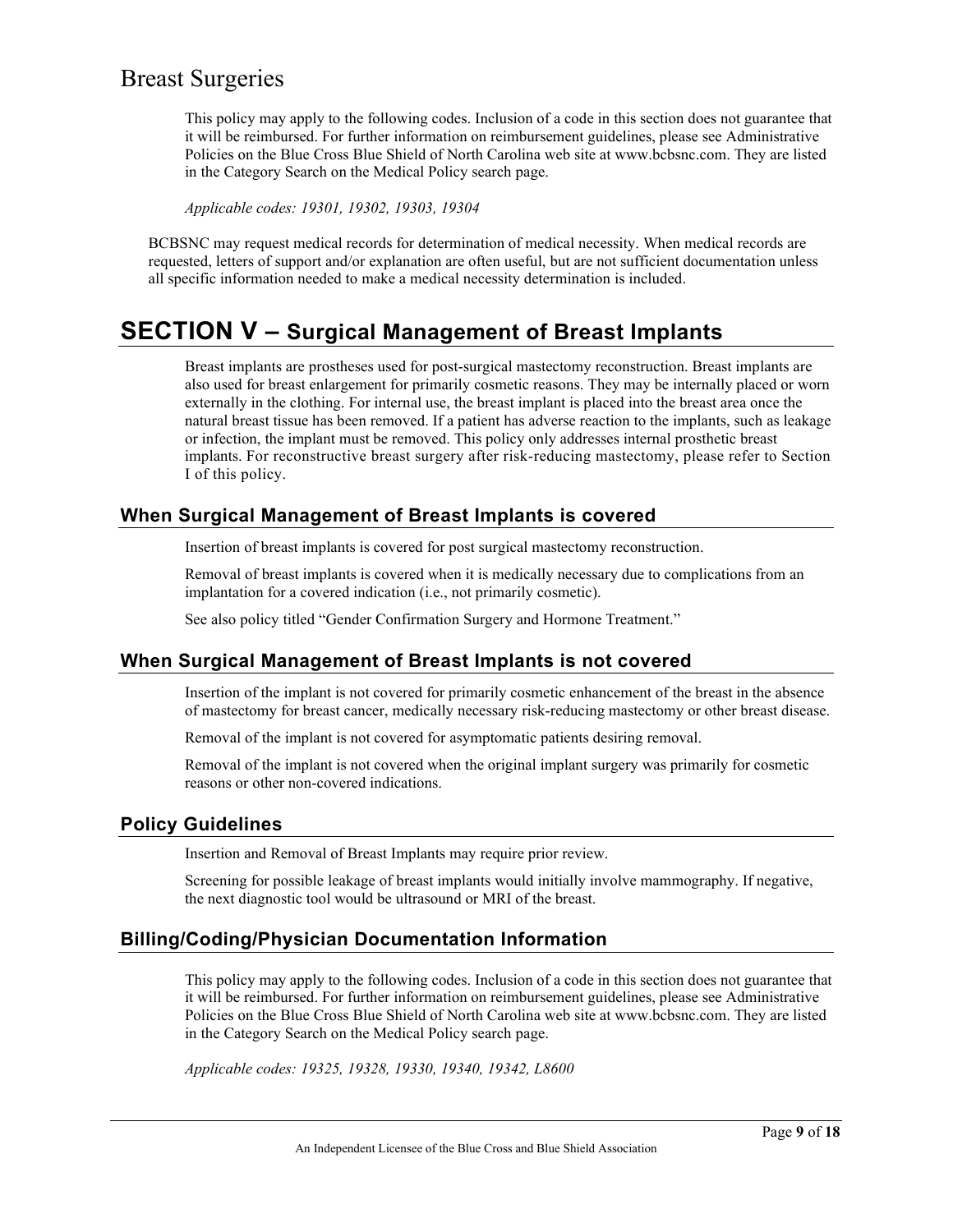BCBSNC may request medical records for determination of medical necessity. When medical records are requested, letters of support and/or explanation are often useful, but are not sufficient documentation unless all specific information needed to make a medical necessity determination is included.

### **Scientific Background and Reference Sources**

#### **Policy entitled: Reconstructive Breast Surgery Post Mastectomy**

North Carolina Senate Bill 714, July 10, 1997

Federal Provisions in the Omnibus Appropriation Bill of 1998

#### **Policy entitled: Mastectomy for Gynecomastia**

National Association - 12/95

#### **Policy entitled: Mammaplasty, Reduction**

1995 Manual 60-1A, BCBSNC 1995 Prior Authorization Criteria

North Carolina Senate Bill 714, Provision of coverage for Reconstructive Breast Surgery resulting from mastectomy, July 10, 1997.

#### **Policy entitled Subcutaneous and Prophylactic Mastectomy**

Independent Review; Corporate and ADS Medical Directors

Physician Advisory Group, February 21, 1991

Medical Policy Advisory Group - 1/99

#### **Policy entitled: Insertion and Removal of Silicone Breast Implants**

Information - Food and Drug Administration, April 1992

Independent Review by Senior Director, Medical Affairs, 4/92

Physician Advisory Group, 8/92

Independent Review by Senior Director, Medical Affairs, 7/93

Consultant review, 2/98

Medical Policy Advisory Group 11/98

#### **Policy entitled: Mastectomy, Length of Stay**

North Carolina Senate Bill 273, Ratified August 19, 1997

#### **New policy created entitled: Breast Surgeries**

Specialty Matched Consultant Advisory Panel - 11/99

Medical Policy Advisory Group - 12/2/1999

Consultant review - 3/7/2000

Medical Policy Advisory Group approved policy changes - 4/20/2000

Specialty Matched Consultant Advisory Panel - 10/2000

Medical Policy Advisory Group - 12/2000

Specialty Matched Consultant Advisory Panel - 9/2002

BCBSA Medical Policy Reference Manual. 4/15/02, 7.01.13

BCBSA Medical Policy Reference Manual. 12/17/03, 7.01.21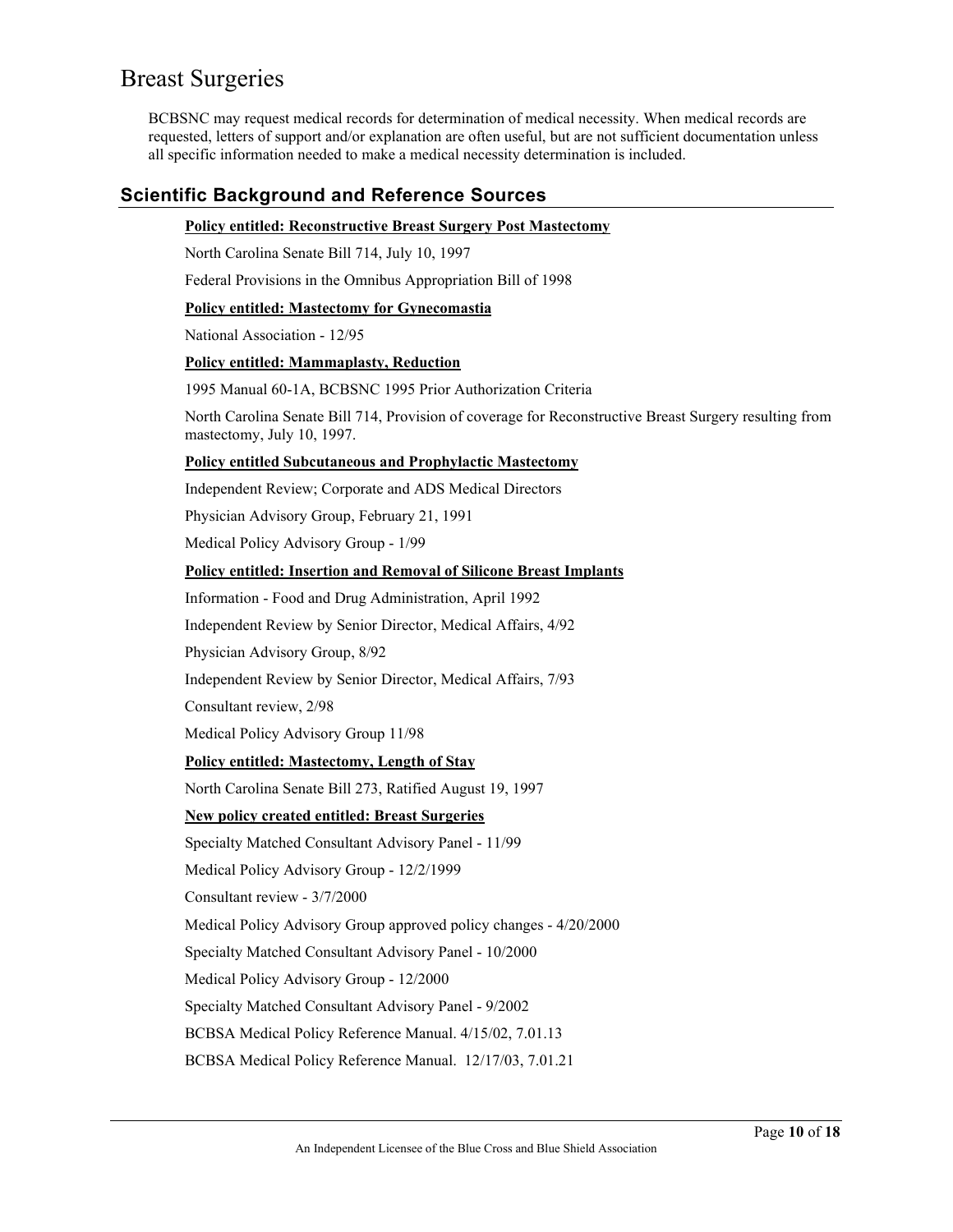Schnur, Paul L, et al., "Reduction Mammaplasty: Cosmetic or Reconstructive Procedure?" Annals of Plastic Surgery. Sept 1991; 27 (3): 232-7

BCBSA Medical Policy Reference Manual [Electronic Version]. 7.01.09, 7/17/03.

BCBSA Medical Policy Reference Manual [Electronic Version]. 7.01.13, 10/9/03.

BCBSA Medical Policy Reference Manual [Electronic Version]. 7.01.22, 7/17/03.

Specialty Matched Consultant Advisory Panel - 8/2004

BCBSA Medical Policy Reference Manual [Electronic Version]. 7.01.22, 12/14/05

American Society of Plastic Surgeons. Evidence-based clinical practice guideline: reduction mammaplasty. May 2011. Retrieved on June 4, 2012 from http://www.guideline.gov/content.aspx?id=34042&search=plastic+surgery

BCBSA Medical Policy Reference Manual [Electronic Version]. 7.01.22, 1/1/2012

BCBSA Medical Policy Reference Manual [Electronic Version]. 7.01.13, 11/10/11

National Comprehensive Cancer Network. Breast Cancer Risk Reduction. V.3.2011. Retrieved on June 4, 2012 from http://www.nccn.org/professionals/physician\_gls/pdf/breast\_risk.pdf .

National Comprehensive Cancer Network. Breast Cancer. V.2.2011. Retrieved on June 4, 2012 from http://www.nccn.org/professionals/physician\_gls/pdf/breast.pdf.

Giuliano AE, Boolbol S, Degnim A et al. Society of Surgical Oncology: position statement on prophylactic mastectomy. Approved by the Society of Surgical Oncology Executive Council, March 2007. Ann Surg Oncol 2007; 14(9):2425-7. Retrieved on June 4, 2012 from [http://www.surgonc.org/practice--policy/practice-management/consensus-statements/prophylactic](http://www.surgonc.org/practice--policy/practice-management/consensus-statements/prophylactic-mastectomy.aspx)[mastectomy.aspx](http://www.surgonc.org/practice--policy/practice-management/consensus-statements/prophylactic-mastectomy.aspx)

BCBSA Medical Policy Reference Manual [Electronic Version]. 7.01.09, 2/9/12

Specialty Matched Consultant Advisory Panel review 9/2012

BCBSA Medical Policy Reference Manual [Electronic Version]. 7.01.13, 11/8/12

BCBSA Medical Policy Reference Manual [Electronic Version]. 7.01.21, 11/8/12

American Society of Plastic Surgeons (ASPS) Website. Evidence-Based Clinical Practice Guideline: Breast Reconstruction with Expanders and Implants. 2012. Retrieved from [http://www.plasticsurgery.org/Documents/medical-professionals/health-policy/evidence](http://www.plasticsurgery.org/Documents/medical-professionals/health-policy/evidence-practice/breast-reconstruction-expanders-with-implants-guidelines.pdf)[practice/breast-reconstruction-expanders-with-implants-guidelines.pdf](http://www.plasticsurgery.org/Documents/medical-professionals/health-policy/evidence-practice/breast-reconstruction-expanders-with-implants-guidelines.pdf)

American Society of Plastic Surgeons (ASPS) Website. Practice Parameters. Prophylactic mastectomy. May 2008. Retrieved from: [http://www.plasticsurgery.org/Documents/medical-professionals/health-policy/evidence](http://www.plasticsurgery.org/Documents/medical-professionals/health-policy/evidence-practice/ProphylacticMastectomy-PP.pdf)[practice/ProphylacticMastectomy-PP.pdf](http://www.plasticsurgery.org/Documents/medical-professionals/health-policy/evidence-practice/ProphylacticMastectomy-PP.pdf)

North Carolina General Statutes 58-51-62. Coverage for reconstructive breast surgery following mastectomy. Retrieved from

[http://www.ncleg.net/EnactedLegislation/Statutes/HTML/BySection/Chapter\\_58/GS\\_58-51-62.html](http://www.ncleg.net/EnactedLegislation/Statutes/HTML/BySection/Chapter_58/GS_58-51-62.html)

BCBSA Medical Policy Reference Manual [Electronic Version]. 7.01.09, 3/14/13

Specialty Matched Consultant Advisory Panel review 9/2013

BCBSA Medical Policy Reference Manual [Electronic Version]. 7.01.13, 10/10/13

BCBSA Medical Policy Reference Manual [Electronic Version]. 7.01.21, 11/14/13

National Comprehensive Cancer Network. Breast Cancer. V.1.2014. Available online at: http://www.nccn.org/professionals/physician\_gls/pdf/breast.pdf.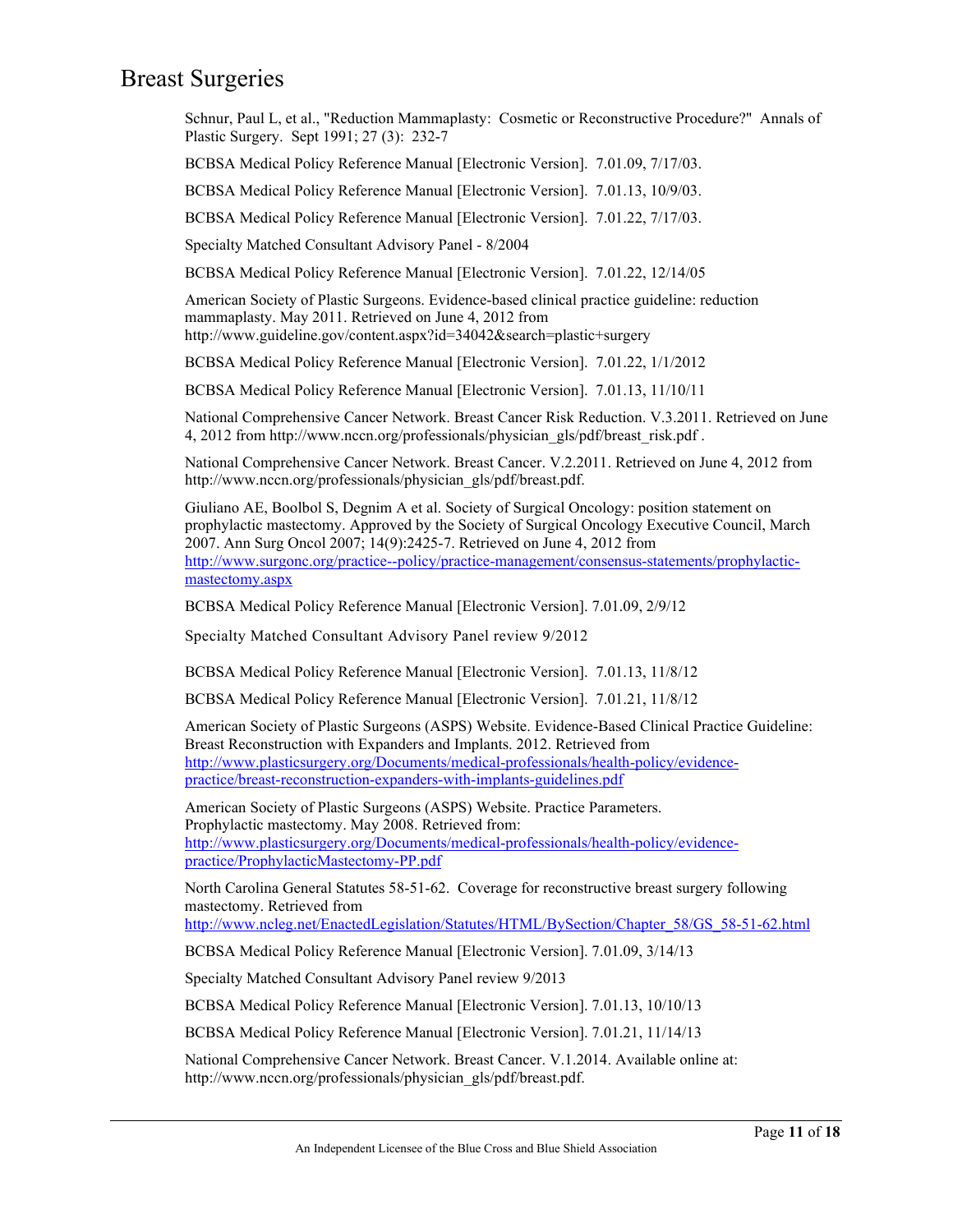BCBSA Medical Policy Reference Manual [Electronic Version]. 7.01.09, 3/13/14 Specialty Matched Consultant Advisory Panel review 9/2014 Senior Medical Director Review 11/2014 BCBSA Medical Policy Reference Manual [Electronic Version]. 7.01.13, 10/9/14 BCBSA Medical Policy Reference Manual [Electronic Version]. 7.01.21, 11/13/14 BCBSA Medical Policy Reference Manual [Electronic Version]. 7.01.09, 3/12/15 Specialty Matched Consultant Advisory Panel review 9/2015 Senior Medical Director Review 9/2015 BCBSA Medical Policy Reference Manual [Electronic Version]. 7.01.09, 2/11/2016 BCBSA Medical Policy Reference Manual [Electronic Version]. 7.01.13, 2/9/2017 BCBSA Medical Policy Reference Manual [Electronic Version]. 7.01.21, 2/9/2017 BCBSA Medical Policy Reference Manual [Electronic Version]. 7.01.09, 7/13/2017 American Society of Plastic Surgeons. ASPS Recommended Insurance Coverage Criteria for Third-Party Payers: Gynecomastia. 2002 (affirmed 2015); [https://www.plasticsurgery.org/Documents/HealthPolicy/Positions/Gynecomastia\\_ICC.pdf.](https://www.plasticsurgery.org/Documents/HealthPolicy/Positions/Gynecomastia_ICC.pdf) American Society of Plastic Surgeons. Reduction Mammaplasty: ASPS Recommended Insurance Coverage Criteria for Third-Party Payers. 2011; http://www.plasticsurgery.org/Documents/medicalprofessionals/healthpolicy/insurance/Reduction\_Mammaplasty\_Coverage\_Criteria.pdf. BCBSA Medical Policy Reference Manual [Electronic Version]. 7.01.13, 2/8/2018 BCBSA Medical Policy Reference Manual [Electronic Version]. 7.01.21, 2/8/2018 BCBSA Medical Policy Reference Manual [Electronic Version]. 7.01.09, 7/12/2018 BCBSA Medical Policy Reference Manual [Electronic Version]. 7.01.21, 7/1/2019 BCBSA Medical Policy Reference Manual [Electronic Version]. 7.01.09, 7/11/2019 BCBSA Medical Policy Reference Manual [Electronic Version]. 7.01.13, 7/1/2019 The American Society of Breast Surgeons. (2018). Choosing Wisely Campaign. Retrieved from [https://www.breastsurgeons.org/resources/choosing\\_wisely](https://www.breastsurgeons.org/resources/choosing_wisely) Squires JE, Stacey D, Coughlin M, et al. Patient decision aid for contralateral prophylactic mastectomy for use in the consultation: a feasibility study. *Curr Oncol*. 2019;26(2):137–148. doi:10.3747/co.26.4689 BCBSA Medical Policy Reference Manual [Electronic Version]. 7.01.21, 2/13/2020 BCBSA Medical Policy Reference Manual [Electronic Version]. 7.01.13, 2/13/2020 Specialty Matched Consultant Advisory Panel 8/2020 BCBSA Medical Policy Reference Manual [Electronic Version]. 7.01.09, 8/2021

BCBSA Medical Policy Reference Manual [Electronic Version]. 7.01.21, 3/2021

BCBSA Medical Policy Reference Manual [Electronic Version]. 7.01.13, 3/2021

Specialty Matched Consultant Advisory Panel 8/2021

Medical Director review 8/2021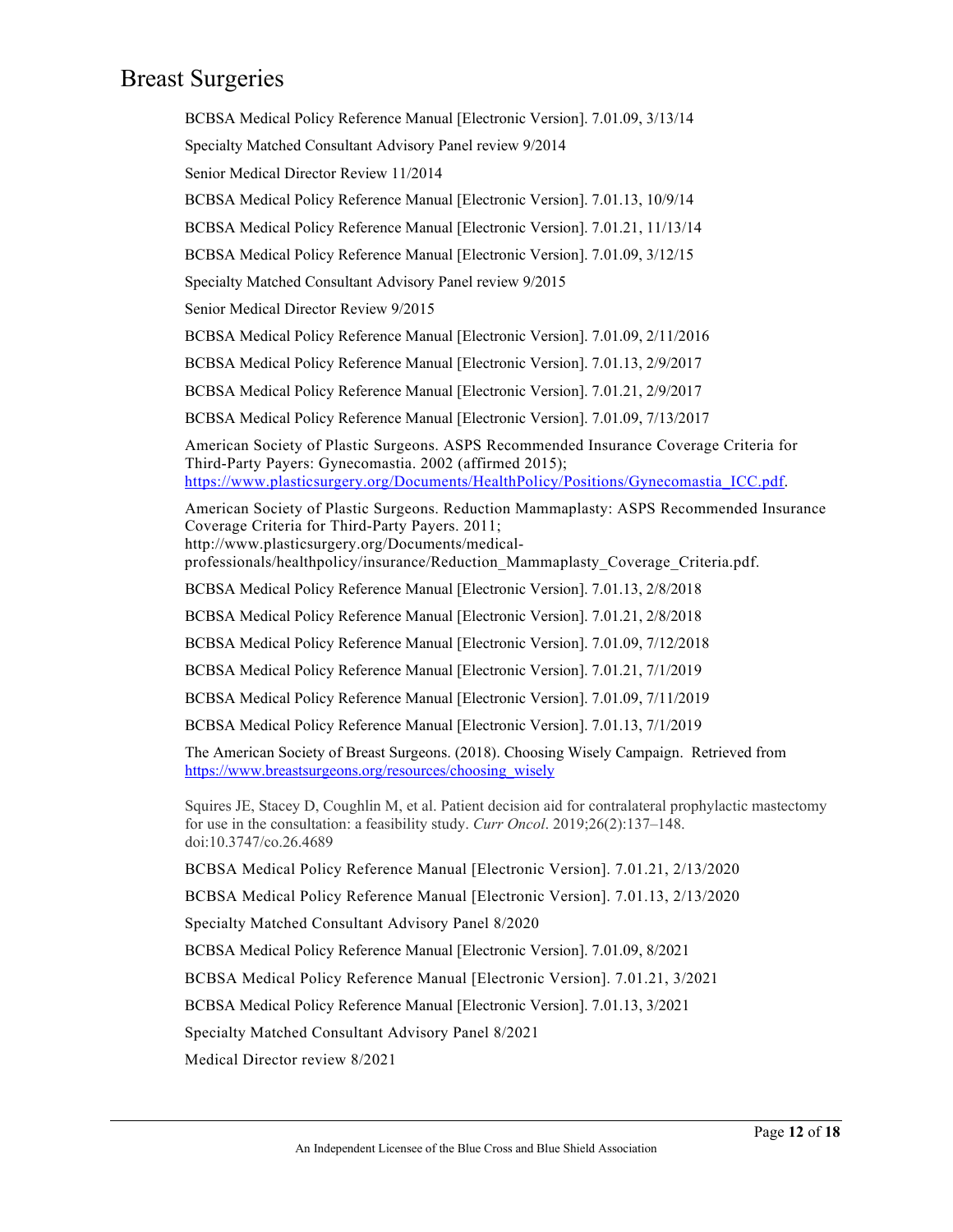### **Policy Implementation/Update Information**

#### **Policy entitled: Reconstructive Breast Surgery Post Mastectomy**

- 11/97 Original policy issued.
- 3/98 Revised: Removed statement under policy section "Reconstruction of the non-diseased breast should occur at the same time as reconstruction on the diseased breast.
- 11/98 Added statement, "Benefits are available for the physical complications related to all stages of the mastectomy, including treatment of associated lymphedema".

#### **Policy entitled: Mastectomy for Gynecomastia**

- 6/96 Original policy issued
- 7/97 Reaffirmed

#### **Policy entitled: Reduction Mammaplasty**

- 1/96 Original policy issued
- 5/96 Revised: Updated patient criteria
- 8/97 Revised: Change statement under Policy section from "Revision of remaining non-diseased breast as part of a post unilateral mastectomy reconstruction [is for cosmetic effect and is not covered]." to "is eligible for benefits when necessary to achieve symmetry between the two breasts," based on North Carolina Senate Bill 714.

#### **Policy entitled: Prophylactic Mastectomy**

- 5/91 Original policy issued
- 8/96 Reaffirmed
- 1/99 Reaffirmed: Medical Policy Advisory Group

#### **Policy entitled: Insertion and Removal of Breast Implants**

- 5/92 Original policy issued
- 7/93 Revised: Policy revised and effective date reinstated 7/28/93
- 8/96 Reaffirmed
- 9/98 Reviewed: Added information related to MRI not indicated to detect breast cancer in patients with implants and appropriate diagnostic tools to detect implant leakage.

#### **Policy entitled: Mastectomy, Length of Stay**

1/98 Original Policy issued

#### **New policy created entitled: Breast Surgery**

- 5/99 Combined Reconstructive breast surgery post mastectomy, Mastectomy for gynecomastia, Reduction mammaplasty, Prophylactic Mastectomy, and Insertion and Removal of Breast Implants. Mastectomy Length of Stay policy incorporated throughout the policy. No separate section dedicated to this policy. Reformatted and added medical term definitions.
- 12/99 Approved, Medical Policy Advisory Group
- 2/00 Typographical errors corrected. System coding changes.
- 3/00 Consultant review. Medical criteria modifications include: 1.) Mastectomy for Gynecomastia - phrase added "when drugs can be discontinued"; 2.) Reduction Mammaplasty - added suprasternal to nipple measurement for individuals equal to or over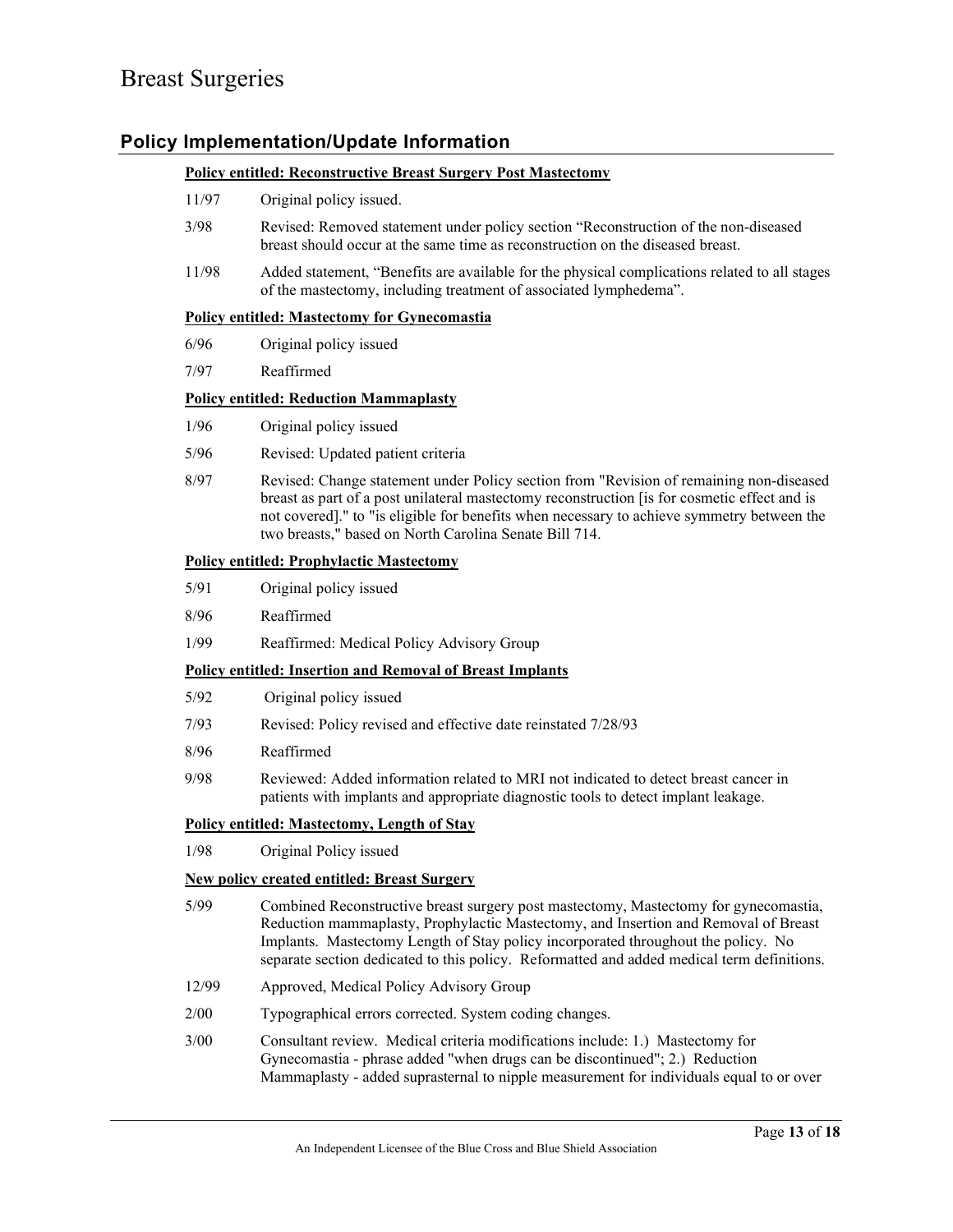5' 2" tall, and for under 5' 2" tall; added criteria detailing weight loss attempt under when it is covered.

- 4/00 Added Medical Policy Advisory Group reference to the Scientific Background and Reference Source section of the policy.
- 10/00 System coding changes.
- 12/00 Specialty Matched Consultant Advisory panel review. Changes to criteria for gynecomastia stating, "...male is over 17 years of age with significant breast tissue present for over two years." Also added information stating that glandular breast tissue can be confirmed by clinical exam, mammogram and/or tissue pathology. Medical Policy Advisory Group review. No further changes to policy.
- 04/01 Changes in formatting. Typographical errors corrected.
- 5/01 Revised. Under what is covered for Prophylactic Mastectomies, the term "normal" was changed to "hormonal". Commas removed.
- 10/01 Coding format changes.
- 6/02 Policy reformatted for clarity. Definition of Intertrigo changed from "irritation" to "inflammation". Definition added for Body Mass Index (BMI). Removed the statement, "inability to sleep in a reclined position due to shortness of breath." from the When Reduction Mammaplasty is covered section of the policy. Added code L8600 to the policy.
- 10/02 Specialty Matched Consultant Advisory Panel review. No change in policy. System coding changes.
- 11/02 New Source added. Revised "When Mastectomy for Gynecomastia is Covered" section revised to be consistent with certificate language.
- 1/04 Benefits Application and Billing/Coding sections updated for consistency.
- 2/04 Section III Reduction Mammaplasty "When covered" D. second sentence now reads "This requirement relates specifically to patients with low back pain and/or intertrigo, where obesity is a documented risk factor." Typos corrected.
- 4/22/04 Changes made for Section III-Reduction Mammaplasty: "When covered", E. criteria revised "The weight of breast tissue to be removed or removed must be greater than the threshold value for a given BSA in order to be considered medically necessary." Also added body surface area formula. Under "Policy Guidelines", added Table 1: Schnur Sliding Scale. Reference sources added. Notification given 4/22/04. Effective date 7/1/04.
- 10/28/04 Specialty Matched Consultant Advisory Panel review 8/27/04. Under Benefits Application; added "Breast surgeries included in this policy may require prior plan approval." Under Section II - Mastectomy for Gynecomastia; Expanded "Description" section, under "When it is Covered" pulled obesity out of #3 and added as a separate entity with guidelines -"If gynecomastia is caused by obesity (BMI>30), it is documented to have failed to respond to conservative measures which must include participation in a clinically supervised, comprehensive weight loss and exercise program for at least 6 months, **AND**......." Under Section III - Reduction Mammaplasty; "Policy Guidelines", Table I: Schnur Sliding Scale, added "from each breast" to the end of "Threshold of breast tissue to be removed (in grams). Under Section V - Insertion and Removal of Breast Implants; removed "MRI has not been established as a screening modality for breast cancer even in the presence of breast implants." based on MRI of The Breast policy #RAD5105. Reference sources added. Notification given 10/28/04. Effective date 1/6/05.
- 1/6/05 Removed CPT codes 19160, 19162, 19180, 19182, 19200, 19220, 19240, L8030 and L8039 from Section I, Reconstructive Breast Surgery - After Mastectomy, Billing/Coding section. Section I is for reconstruction, not the actual mastectomy so the mastectomy codes were removed. Codes 19328 and 19330 added to section I. Codes L8030 and L8039 are for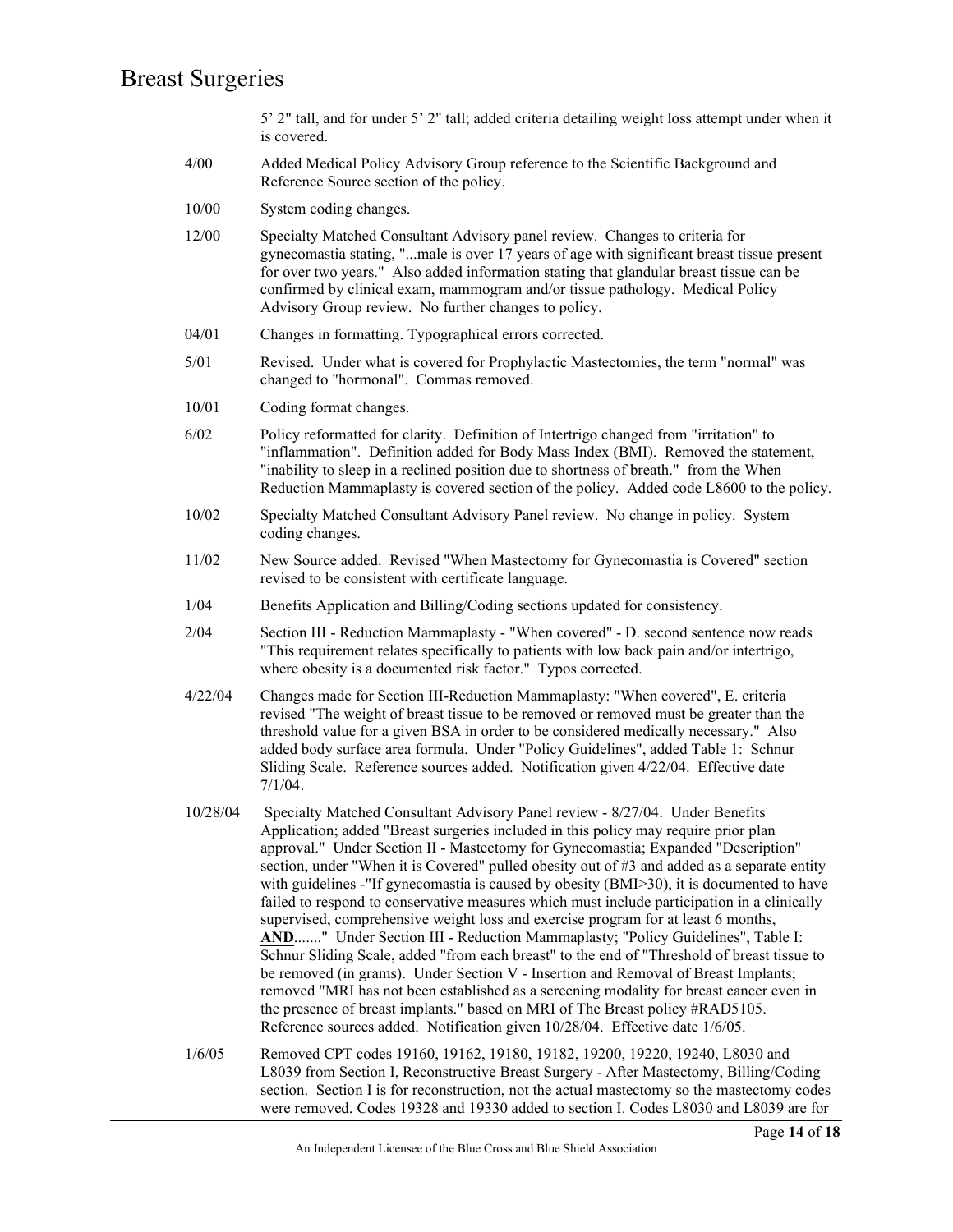the type of prosthesis that can be worn in a bra, not implanted (removed these two codes from Section I and V). Appropriate additions and removals indicated in final Billing/Coding section that includes all codes in each section.

- 2/2/06 Added 2006 HCPCS code S2068 to Section I, Reconstructive Breast Surgery, Billing/Coding section and in the final Billing/Coding section that includes all codes in the policy.
- 12/11/06 Policy status changed to "Active policy, no longer scheduled for routine literature review."
- 1/3/07 CPT codes19300, 19301, 19302, 19303 and 19304 effective January 1, 2007 added to Billing/Coding section. Removed deleted CPT codes 19140, 19160, 19162, 19180 and 19182.
- 1/7/07 HCPCS codes S2066 and S2067, effective July 1, 2007 added to appropriate Billing/Coding
- 6/22/10 Policy Number(s) removed (amw)
- 6/29/12 Policy revised and status changed to active. Policy will undergo yearly scheduled review. Revisions of Section I titled "Reconstructive Breast Surgery after Mastectomy" include: Description section updated. Following statement added to "When Covered" section: "Reconstruction may be performed by an implant based approach or through the use of autologous tissue." Section II re-titled from "Mastectomy for Gynecomastia" to "Surgical Treatment of Gynecomastia." Description section updated, otherwise no changes to policy statements. Section III re-titled from "Reduction Mammaplasty" to "Reduction Mammaplasty for Breast Related Symptoms." "When Covered" section revised. B#2 rephrased to state: "physical exam indicates obvious breast hypertrophy (pictures are not necessary) that is consistent with symptoms precipitating request for reduction mammaplasty." B#4 statement deleted. Revisions to Section IV titled "Prophylactic Mastectomy" include Description section update, "When Covered" section revised to allow coverage when **one or more** criteria are met. New clinical criteria for Prophylactic Mastectomy are: "Two or more first-degree relatives with breast cancer or ovarian cancer, One first-degree relative and two or more second-degree or third-degree relatives with breast cancer, One first-degree relative with breast cancer before the age of 45 years and one other relative with breast cancer, One first-degree relative with breast cancer and one or more relatives with ovarian cancer, Two second-degree or third-degree relatives with breast cancer and one or more with ovarian cancer, One second-degree or third-degree relative with breast cancer and two or more with ovarian cancer, Three or more seconddegree or third-degree relatives with breast cancer, One first-degree relative with bilateral breast cancer, Presence of a BRCA1 or BRCA2 mutation in the patient consistent with a BRCA1 or 2 mutation in a family member with breast or ovarian cancer, Presence of a TP53 or PTEN mutation, Received radiation therapy to the chest between the ages of 10 and 30 years. Moderately increased risk based on family history with or without breast lesions associated with an increased risk, including, but not limited to, atypical hyperplasia or breast cancer diagnosed in the opposite breast, Patients with such extensive mammographic abnormalities (i.e., calcifications) that adequate biopsy or excision is impossible." Policy Guidelines updated. Section V re-titled from "Insertion and Removal of Breast Implants" to "Surgical Management of Breast Implants." The following statement added to Description section: "This policy only addresses internal prosthetic breast implants. For information regarding external breast prosthetics see policy titled, "Prosthetic Appliances." Otherwise, no changes to Policy Statements. References updated. Medical Director review 6/2012. (mco)
- 10/16/12 Specialty Matched Consultant Advisory Panel review 9/2012. No changes to Policy Statements. (mco)
- 1/29/13 References updated. No changes to Policy Statements. (mco)
- 2/26/13 Added the following statement to the "When not Covered" section: "Autologous fat grafting using liposuction technique for breast reconstruction is not covered. Please see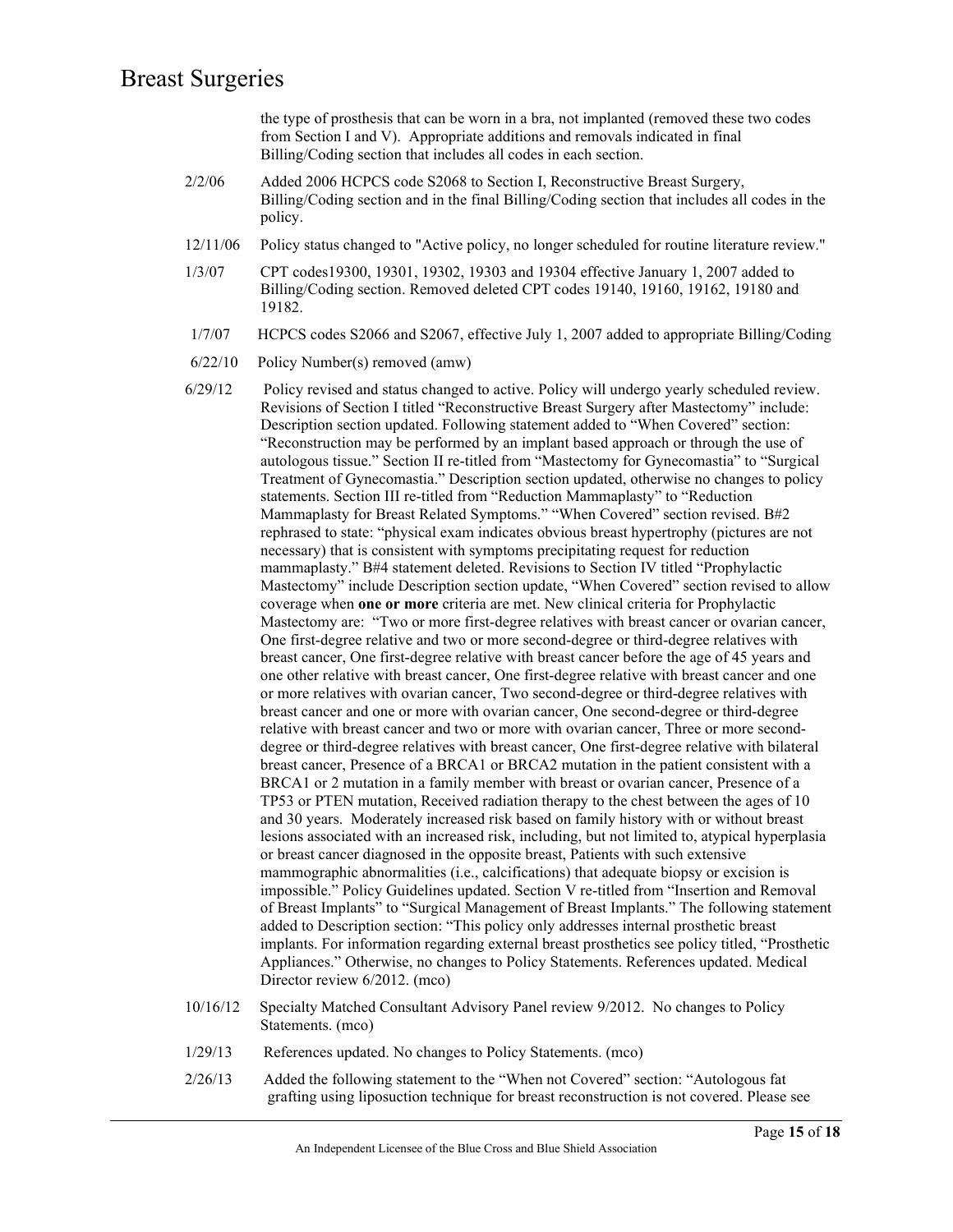policy titled, "Autologous Fat Grafting to the Breast." Added Related Policy to the Description section. (mco)

- 10/15/13 Added related policies to Description section. Added the following syndromes associated with TP53 and PTEN mutations: (Li-Fraumeni syndrome, Cowden syndrome, Bannayan-Riley-Ruvalcaba syndrome) to the "Prophylactic Mastectomy" section. References updated. Specialty Matched Consultant Advisory Panel review 9/2013. Medical Director review 9/2013. (mco)
- 1/14/14 References updated. No changes to Policy Statements. (mco)
- 4/29/14 References updated. No changes to Policy Statements. (mco)
- 8/26/14 Deleted the following Related Policy from Description section: "Autologous Fat Grafting to the Breast." Removed the following statement from the section "When Breast Reconstruction is Not Covered": "Autologous fat grafting using liposuction technique for breast reconstruction is not covered. Please see policy titled, "Autologous Fat Grafting to the Breast." (mco).
- 12/9/14 References updated. Specialty Matched Consultant Advisory Panel review 9/2014. Senior Medical Director Review 11/2014. Added definition of mastectomy and "or medically necessary prophylactic mastectomy," statement to Section I under When Reconstructive Breast Surgery is covered section. Related Policy added to Description section. No changes to Policy Intent. (td)
- 12/30/14 References updated. No change to policy statement. (td)
- 7/1/15 References updated. Policy Statement unchanged. (td)
- 10/30/15 References updated. Specialty Matched Consultant Advisory Panel review 9/30/2015. Senior Medical Director Review 9/2015. Policy Statement remains unchanged. (td)
- 11/22/16 Updated the Policy Guidelines for gynecomastia and reduction mammoplasty. Extensive revisions to section regarding prophylactic mastectomy. Prophylactic mastectomy may be considered medically necessary in individuals at high risk of breast cancer. While there is no standardized method for determining an individual's risk of breast cancer which incorporates all possible risk factors, there are validated risk prediction models, but these are based primarily on family history. There are some known individual risk factors which confer a high risk by themselves. The following list includes the factors that are known to indicate a high risk of breast cancer: lobular carcinoma in situ, known BRCA1 or BRCA2 mutation or another gene mutation associated with increased risk, family history or radiotherapy to the chest between 10 and 13 years of age. Prophylactic mastectomy may be considered medically necessary in patients with such extensive mammographic abnormalities (ie, calcifications) that adequate biopsy or excision is impossible. Prophylactic mastectomy is considered investigational for all other indications, including but not limited to contralateral prophylactic mastectomy in individuals with breast cancer who do not meet high-risk criteria. Specialty Matched Consultant Advisory Panel review 9/28/16. (an)
- 5/26/17 Updated Description Section regarding gynecomastia and reduction mammoplasty. Formatting for section on prophylactic mastectomy revised and Guidelines section updated. No change to policy statements or coverage criteria. (an)
- 7/28/17 Clarified the statement in Section I Reconstructive Breast Surgery after Mastectomy to read: Since the purpose of reconstructive breast surgery is to restore the normal appearance of the breast, reconstructive procedures such as mastopexy, reduction mammoplasty, autologous fat transplant (i.e., liposuction) may be performed on the nondiseased/ unaffected/contralateral breast to produce a symmetrical appearance. These procedures fall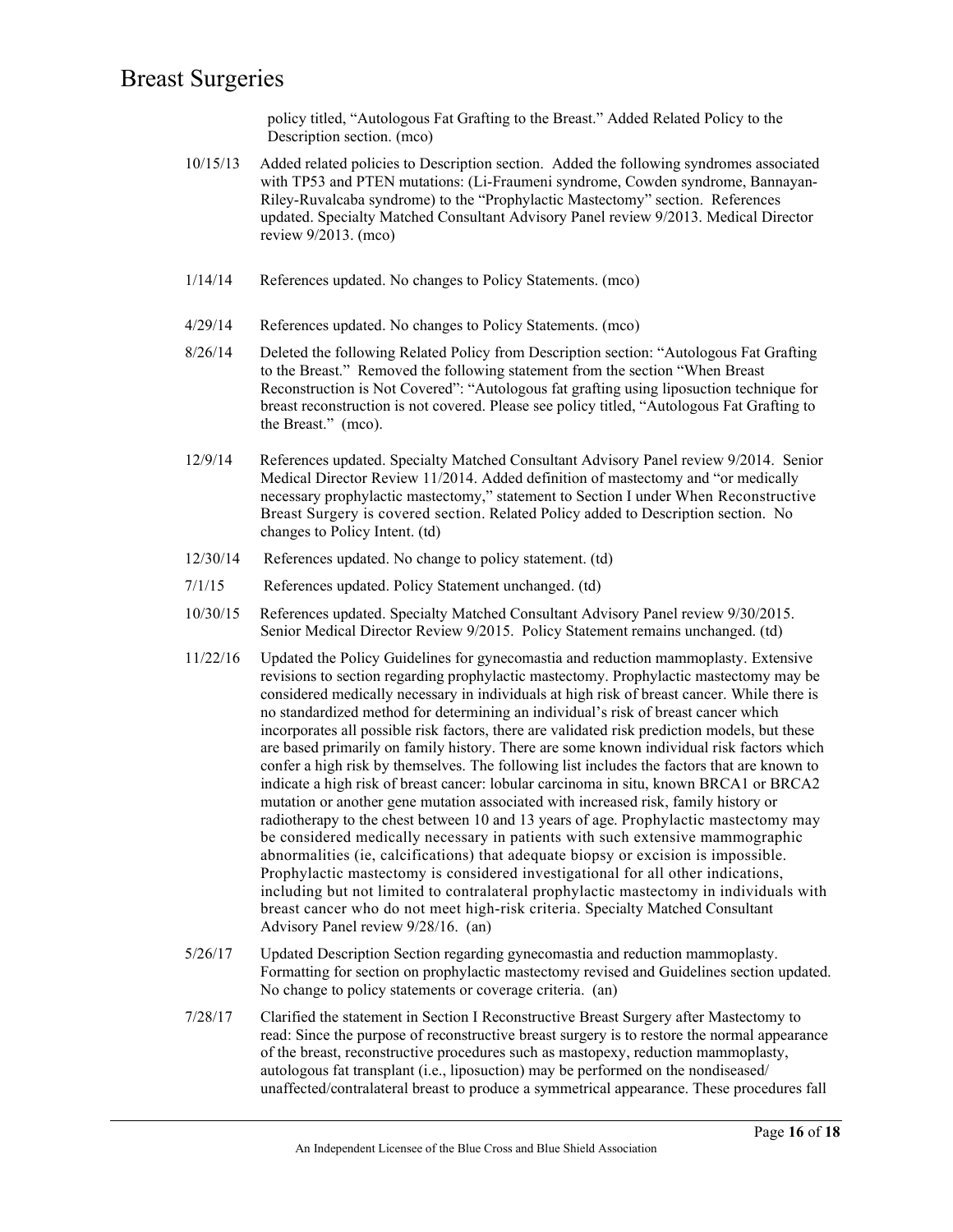into the category of reconstructive breast surgery only when performed in conjunction with a contralateral mastectomy for cancer with associated reconstruction. (an)

- 9/15/17 In Description section for Section 1: Reconstructive Breast Surgery after Mastectomy, added wording "or other breast disease." Policy Guidelines for Section 4: Prophylactic Mastectomy updated. Reference added. Specialty Matched Consultant Advisory Panel review 8/30/2017. (an)
- 9/7/18 Statement from the American Society of Plastic Surgeons added to Policy Guidelines section for Gynecomastia. Name of "prophylactic mastectomy" changed to "risk-reducing mastectomy" throughout. Policy Guidelines for Risk-Reducing Mastectomy updated. References added. Specialty Matched Consultant Advisory Panel review 8/22/2018. (an)
- 9/10/19 Clarifying statement added to "When not covered" in Sections 1 and 5. Added wording "medically necessary risk-reducing mastectomy." Society guidelines added to section IV and references added. No change to policy intent. Specialty Matched Consultant Advisory Panel 8/20/2019. (eel)
- 9/8/20 Removed reference to related archived policy. Specialty Matched Consultant Advisory Panel review 8/19/2020. No change to policy statement. (eel)
- 12/31/20 Removed deleted codes 19366 and 19324 from Section I, Reconstructive Breast Surgery, Billing/Coding/Physician Documentation Information section. (bb)
- 4/6/21 Updated SECTION IV Risk-Reducing Mastectomy Policy Guidelines for clarity. No change to policy statement. (bb)
- 9/7/21 Updated Related Policies section. References updated. Specialty Matched Consultant Advisory Panel review 8/2021. Medical Director review 8/2021. (jd)

Medical policy is not an authorization, certification, explanation of benefits or a contract. Benefits and eligibility are determined before medical guidelines and payment guidelines are applied. Benefits are determined by the group contract and subscriber certificate that is in effect at the time services are rendered. This document is solely provided for informational purposes only and is based on research of current medical literature and review of common medical practices in the treatment and diagnosis of disease. Medical practices and knowledge are constantly changing and BCBSNC reserves the right to review and revise its medical policies periodically.